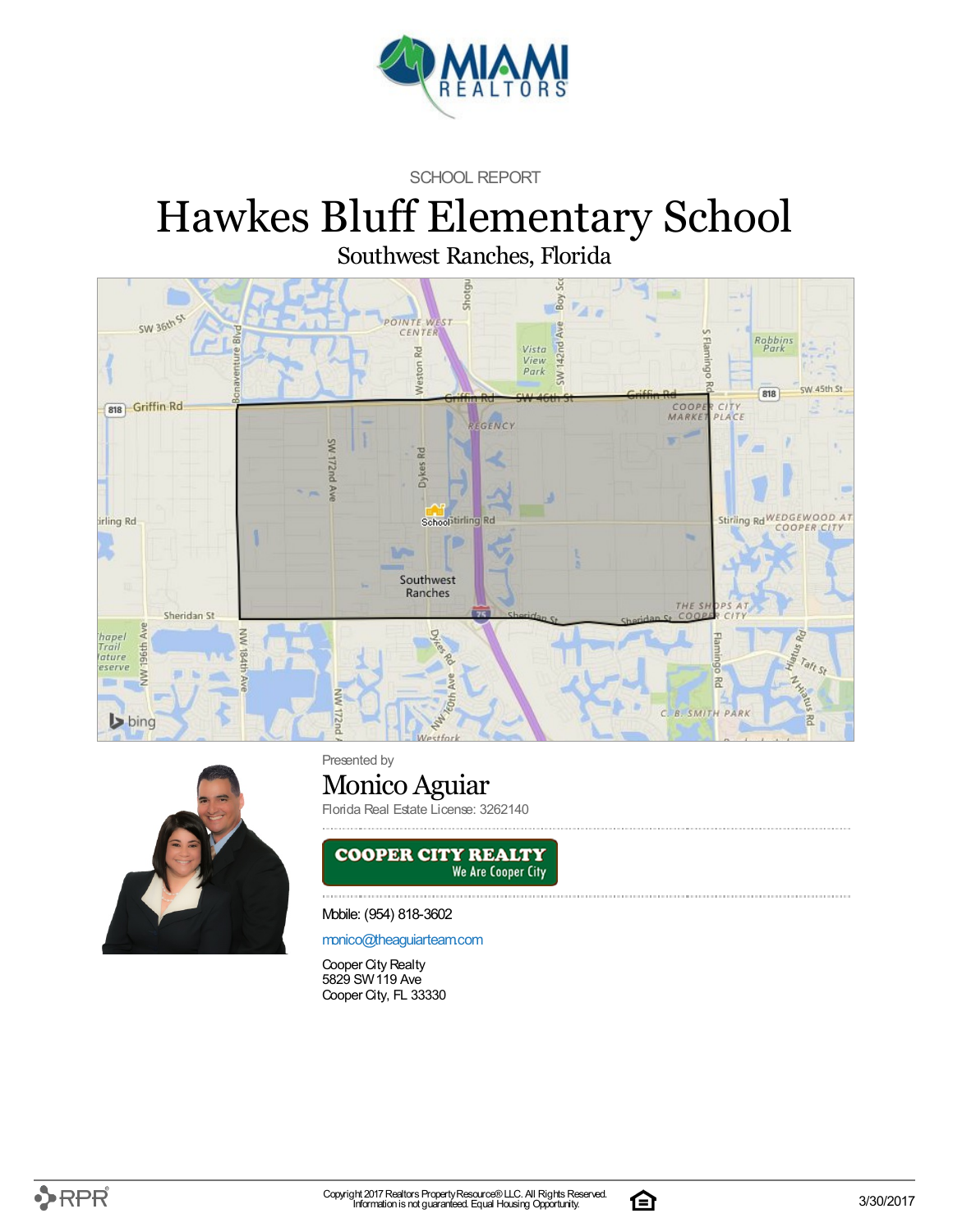**School Report** 

### School: Hawkes Bluff Elementary School

| SW 56th St<br>Huntridge Rd<br>Naterio<br>Surrey Cir S                                | $\delta$<br>Amery<br>SW<br>13A<br>ò<br>ੱ<br>정<br>ŠW<br>SW                  | S Saxon Cir                           |
|--------------------------------------------------------------------------------------|----------------------------------------------------------------------------|---------------------------------------|
| Dover Ct<br><b>GYES</b><br>School<br>Derby Ct<br>Stirling Rd<br>Stirli<br>SW 60th St | a d<br>School<br>Stirling Rd                                               | 꼰<br>ea Dr                            |
| W 61st St<br>SW 6.<br>8                                                              | SW 63rd Mnr<br>Erie Pl<br>Southwest<br>96.<br>Ranches<br>bingRIENDLY ACRES | 옆<br>¥<br>$\mathcal{I}_{\mathcal{F}}$ |

#### School Details

**Name** Hawkes Bluff Elementary School

**Address** 5900 Southwest 160th Avenue Southwest Ranches, FL 33331

**Phone** (754) 323-6100

**School District** Broward

**Grades Served** PK-5

#### GreatSchools Rating

A school's rating is determined by its students' performance on state standardized tests compared with other schools in the state.

Hawkes Bluff Elementary School

| $9$ out of 10                                           | ********* |  |  |  |  |             |
|---------------------------------------------------------|-----------|--|--|--|--|-------------|
| Southwest Ranches<br>10 out of 10 * * * * * * * * * * * |           |  |  |  |  |             |
| <b>School Facts</b>                                     |           |  |  |  |  | This School |
| <b>Total Fnrollment</b>                                 |           |  |  |  |  |             |

Studentsin Free or Reduced Price Lunch Program **27%** Number of Schoolsin thisCity **5**

This report contains data and information that is publicly available and/or licensed from third parties and is provided to you on an "as is" and "as available" basis. The information is not verified or guaranteed. Some portions of this report may have been provided by an RPR user; RPR is not responsible for any content provided by its users. RPR and its information providers shall not be liable for any claim or loss resulting from the content of, or errors or omissions in, information provided in this report.

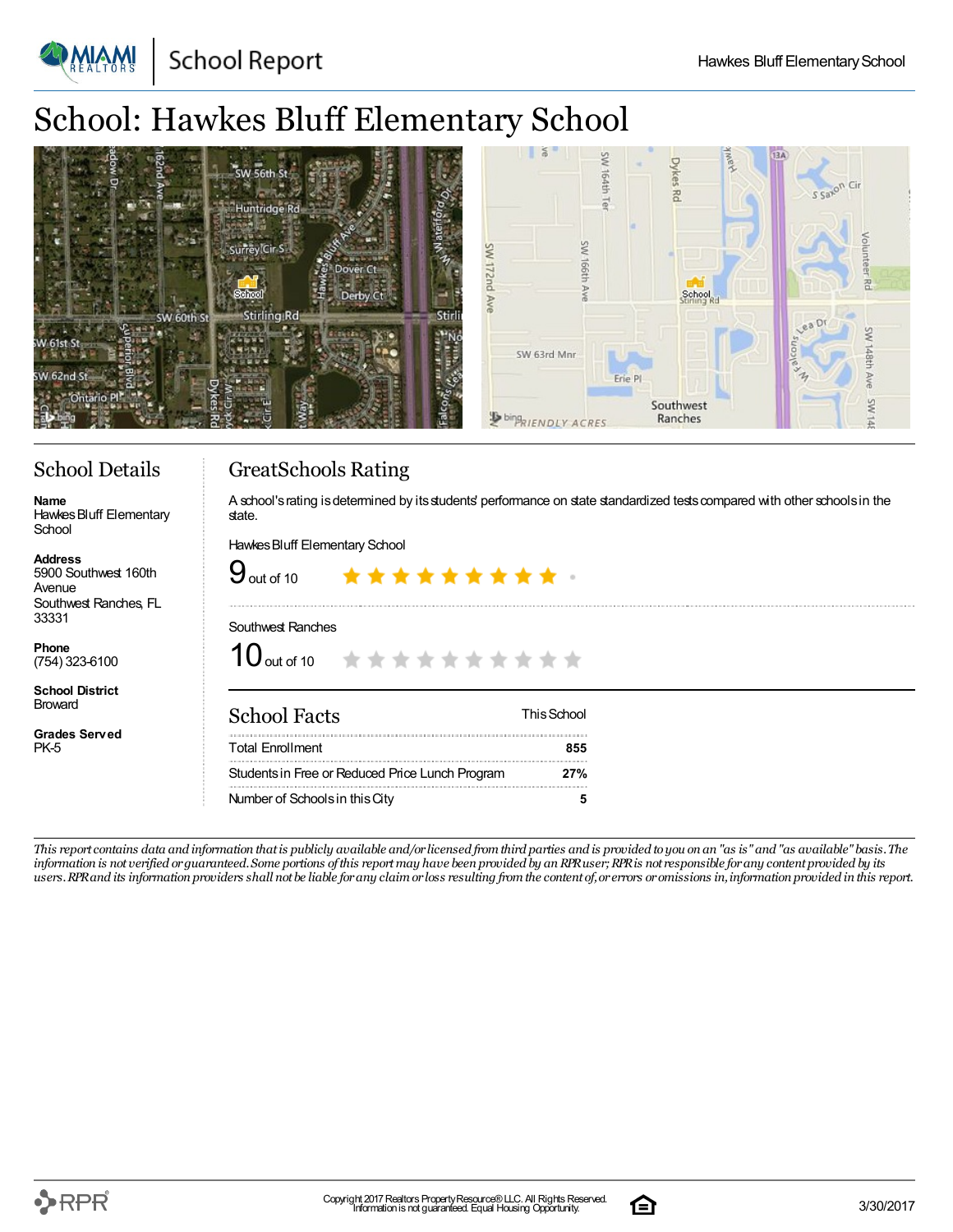

### Test Scores

Grade 4 Florida Comprehensive Assessment Test

The chart shows results of standardized tests for this school. Test results are provided by GreatSchools, which compilestest scores, community reviews and other data about schoolsacrossthe United States. Ratingsfor thisschool are based on the most recent available standardized test results for each state.

Data Source: GreatSchools Update Frequency: Annually

**This School** 

Grade 5 Florida

Test (FCAT 2.0)

Science 81.0 % Comprehensive Assessment

Writing 88.0 %

The chart shows results of standardized tests for this school. Test results are provided by GreatSchools, which compilestest scores, community reviews and other data about schoolsacrossthe United States. Ratingsfor thisschool are based on the most recent available standardized test results for each state.

Data Source: GreatSchools

Update Frequency: Annually

**This School** 

Hawkes Bluff Elementary School

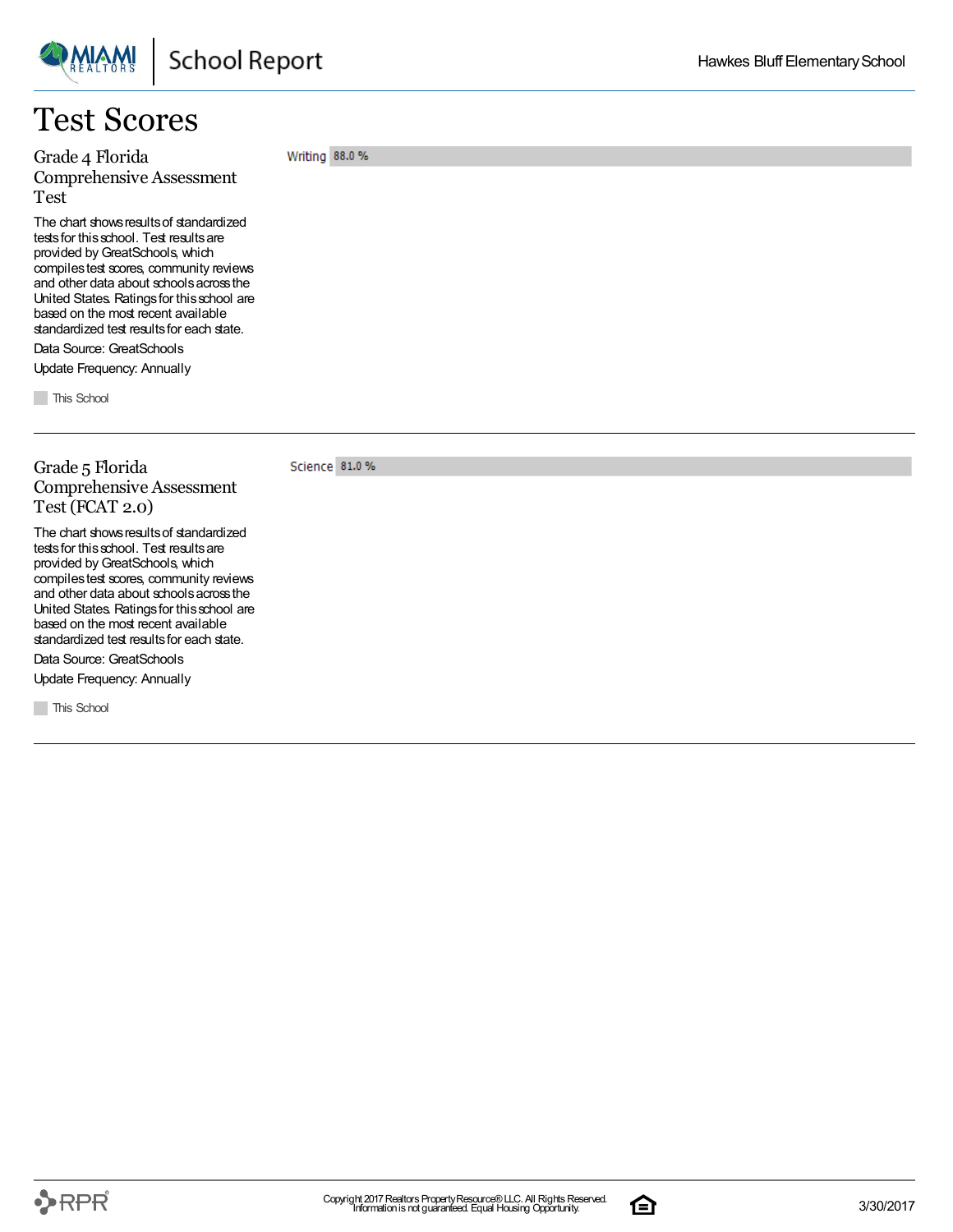

**DAIAM!** 

# Nearby Schools (within 5 miles)



**This School** The Other Schools

|                                       | Name                                    | Level                                                | <b>Type</b> | Grade       | <b>Students</b><br>per<br>Teacher | Total<br><b>Students</b> | Average<br>School<br>Rating | District       |
|---------------------------------------|-----------------------------------------|------------------------------------------------------|-------------|-------------|-----------------------------------|--------------------------|-----------------------------|----------------|
| $\mathbb{H}_{\mathbb{Z}}[\mathbb{H}]$ | <b>Hawkes Bluff Elementary School</b>   | Preschool,<br>Kindergarten,<br>Elementary            | Public      | <b>PK-5</b> |                                   | 855                      | 9                           | <b>Broward</b> |
|                                       | Apple Tree Montessori School            | Preschool,<br>Kindergarten,<br>Elementary,<br>Middle | Private     | PK-8        |                                   |                          |                             |                |
| $\frac{1}{2}$                         | City/Pembroke Pines Charter High School | Middle,<br>High                                      | Charter     | $6 - 12$    |                                   |                          | 10                          | <b>Broward</b> |
| 画面<br>з                               | <b>Paladin Academy</b>                  | Kindergarten,<br>Elementary,<br>Middle,<br>High      | Private     | $K-12$      |                                   |                          |                             |                |
| 画面<br>$\overline{\mathbf{4}}$         | <b>Silver Palms Elementary School</b>   | Preschool,<br>Kindergarten,<br>Elementary            | Public      | <b>PK-5</b> |                                   |                          | 8                           | <b>Broward</b> |
| 画面<br>5                               | The Masters Academy                     | Preschool,<br>Kindergarten,<br>Elementary,<br>Middle | Private     | PK-8        |                                   |                          |                             |                |
| 마련<br>в                               | <b>Silver Trail Middle School</b>       | Middle                                               | Public      | 6-8         |                                   |                          | 10                          | <b>Broward</b> |
|                                       | Name                                    | Level                                                | <b>Type</b> | Grade       | <b>Students</b><br>per<br>Teacher | Total<br><b>Students</b> | Average<br>School<br>Rating | District       |